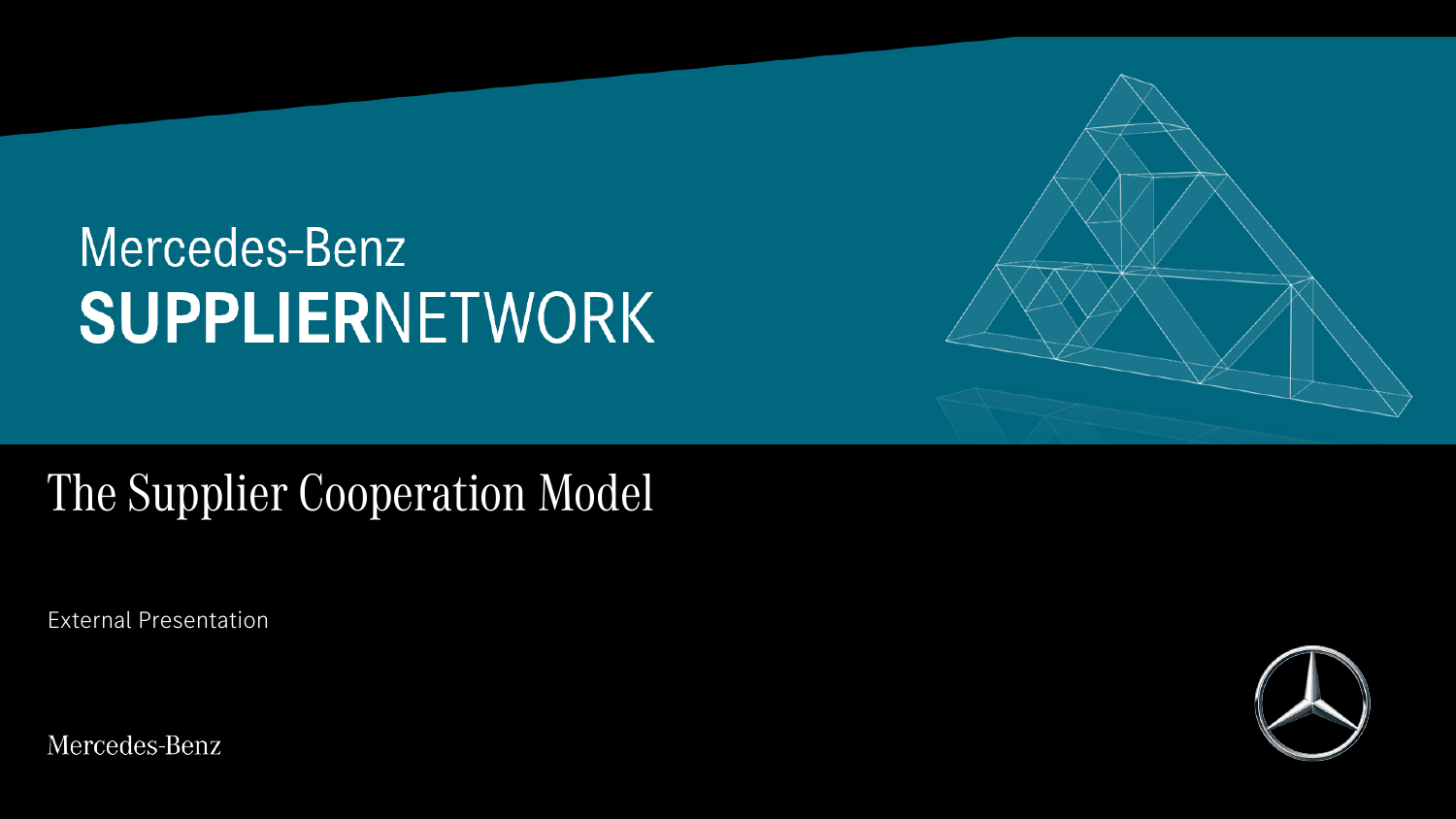The Mercedes-Benz Supplier Network (MBSN) philosophy has been providing the basis for the collaboration between Mercedes-Benz and the suppliers.

### Performance and partnership are at the basis of successful collaboration.

Performance is measured based on the criteria of quality, technology, costs and supply.

Partnership is based on trust and open communications. This also includes compliance with our sustainability standards along the supply chain.

The closer the collaboration, the higher the expectations and the greater the commitments between the partners.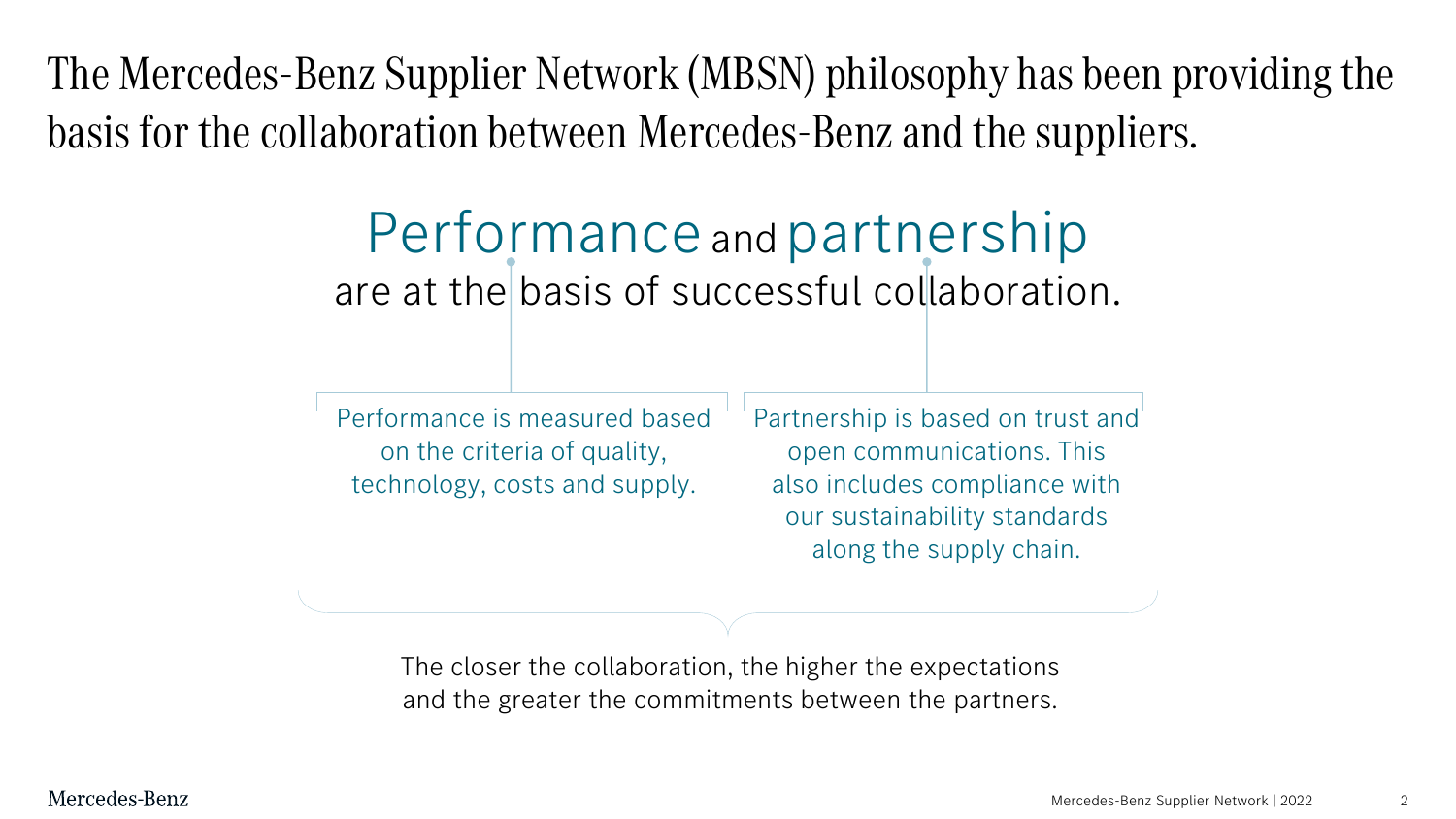### The Mercedes-Benz Supplier Network (MBSN) categorizes our supply base in four segments.

The segmentation involves a close examination of the criteria of Innovation, Performance and Purchasing Volume. Based on these criteria we classify suppliers as belonging to one of four groups using the MBSN pyramid. The higher a supplier ranks on the pyramid, the more opportunities and trust the supplier is met with.

The goal of all our partners should always be to make the jump to the top of the pyramid: from Supplier to Key Supplier (KS) and ultimately to Strategic Partner (SP).

We aim to establish business relationships with Potential Suppliers in existing and new markets. We want to give potential suppliers the opportunity to get to know and understand the company, our values and our quality demands, and show them that MBSN is profitable for top performers.

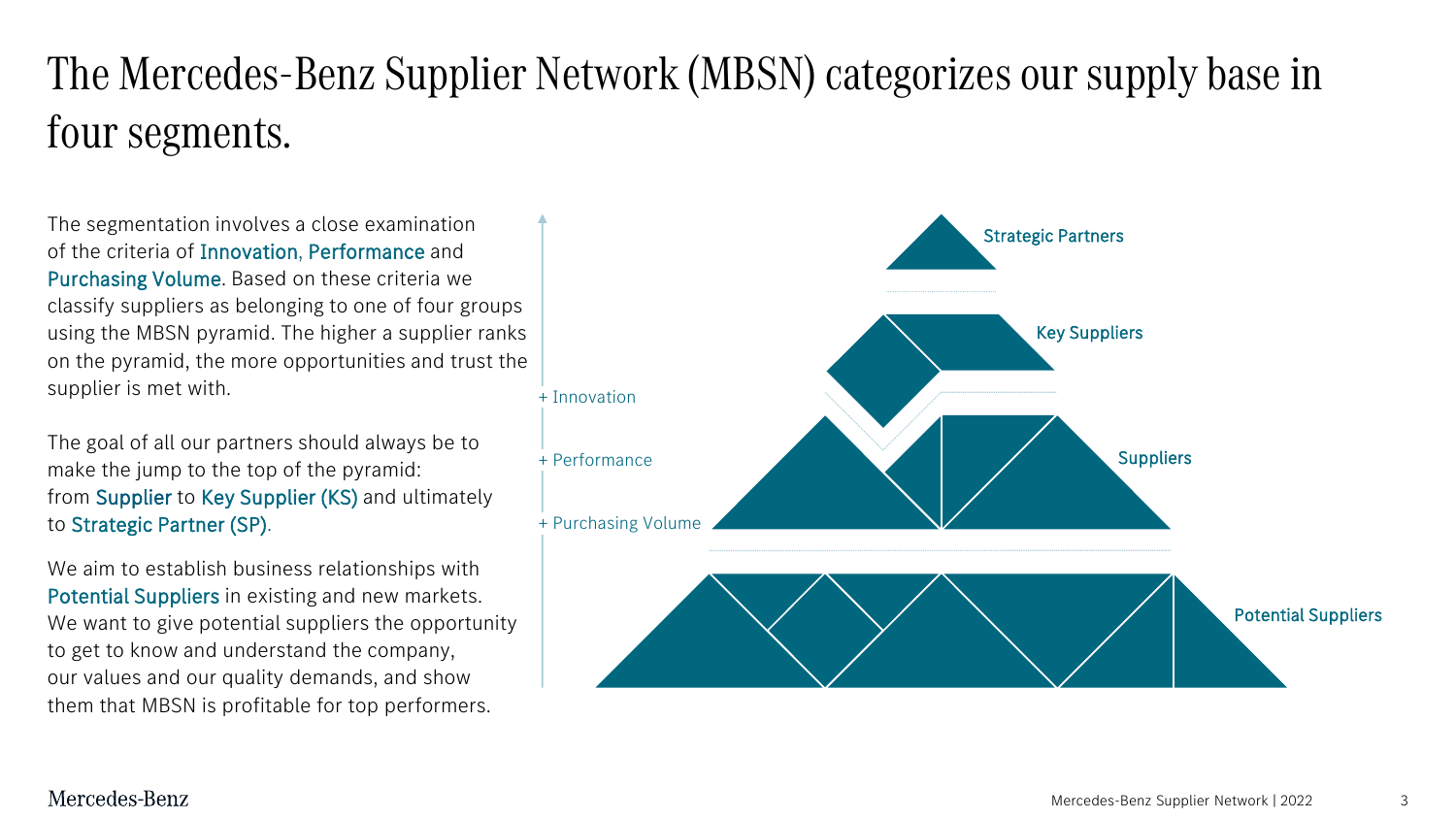### The higher the segment, the higher the mutual expectations & commitments.

#### • Best in class performance in Quality, Supply, Cost and Innovation • Early access to innovation Expectations • Support of Mercedes-Benz strategy and global activities • Key Account on Executive Level • Performance according to Quality, Supply, Cost and Innovation • Continuous improvement • Cost transparency • Compliance with Sustainability Standards • Competitive quotes • Innovative Solutions & **Commitments** • Exclusive exchange in Strategic Dialog on Top Management Level\* • Consideration in nomination for Mercedes-Benz Supplier Award • Invitation Mercedes-Benz Supplier Award • Exclusive insights and collaboration Cof/participation in Supplier Days\* • Sourcing decisions based on performance • Strong commitment to Mercedes-Benz values • Possible consideration in selected RFQs, RFI's • Supplier Development\* • Invitation to Supplier Forums\*, **Key Suppliers** Strategio Partners **Suppliers**

- Business Models
- Mercedes-Benz

Potential **Suppliers** 

Marketplace\* and operative meetings

\*for selected suppliers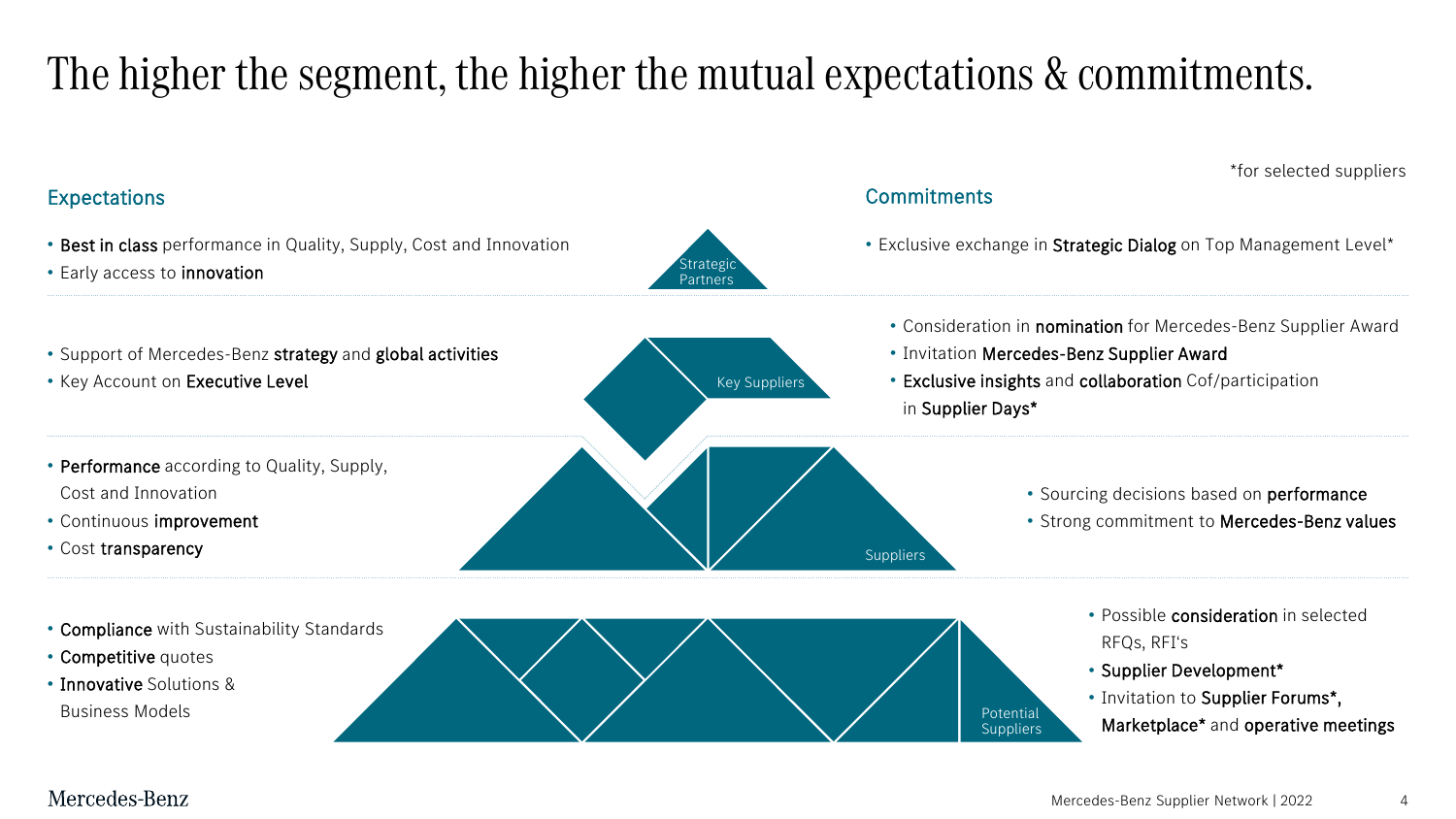### The principle of selective partnership is also anchored in the MBSN meeting cluster: The higher the segment, the closer the exchange.

\*for selected suppliers

|                           |                                    | <b>Supplier Days</b>                                                                                                                                     |                        |                                                                                 |                                                                                          | Mercedes-Benz                                                                              |
|---------------------------|------------------------------------|----------------------------------------------------------------------------------------------------------------------------------------------------------|------------------------|---------------------------------------------------------------------------------|------------------------------------------------------------------------------------------|--------------------------------------------------------------------------------------------|
|                           | <b>Operative Meetings</b>          | Supplier Forum                                                                                                                                           | <b>TEC Day</b>         | Marketplace                                                                     | <b>Strategic Dialog</b>                                                                  | <b>Supplier Award</b>                                                                      |
| <b>MBSN Status</b>        | PS, SU, KS, SP                     | PS, SU, KS, SP                                                                                                                                           | KS, SP*                | PS, SU, KS, SP                                                                  | $SP*$                                                                                    | SP, KS                                                                                     |
| <b>Meeting</b><br>purpose | • Negotiation<br>• Supplier Review | Information                                                                                                                                              | Exchange on innovation | Exchange on new products /<br>Services Solutions                                | • Share insights<br>• Strengthen relationship                                            | Appreciation of best<br>performing suppliers                                               |
| Lead                      | Mercedes-Benz / Supplier           | Mercedes-Benz                                                                                                                                            | Supplier               | Mercedes-Benz / Supplier                                                        | Mercedes-Benz                                                                            | Mercedes-Benz                                                                              |
| <b>Participants</b>       | On demand                          | Mercedes-Benz / Supplier:<br>• Top Management: Level 1 (Level C on demand)<br>• Operative Management: Level 2, Level 3<br>• Experts: Level 4 + employees |                        | Mercedes-Benz / Supplier:<br>• Key Accounts<br>$\cdot$ GCM's<br>$\cdot$ E3 / E4 | Mercedes-Benz: Top Mgmt:<br>Level C, Level 1<br>Supplier: CEO<br>$\cdot$ 4-5 people max. | Mercedes-Benz: Top Mgmt:<br>Level C, Level 1-3<br>Supplier: SP: 2 Persons;<br>KS: 1 Person |
| Setting, Time             | No special setting                 | • Mercedes-Benz or external location<br>• TEC Day: @supplier or Mercedes-Benz location<br>• Timeframe: $~0,5-1$ Day                                      |                        | • Mercedes-Benz Locations<br>• Timeframe: $0,5 - 1$ Day<br>• 15-20 Suppliers    | • Individual "personal" setting,<br>$\cdot$ Timeframe $\sim$ 2h                          | • Once a year                                                                              |

#### Normal Business Exclusiveness

#### Mercedes-Benz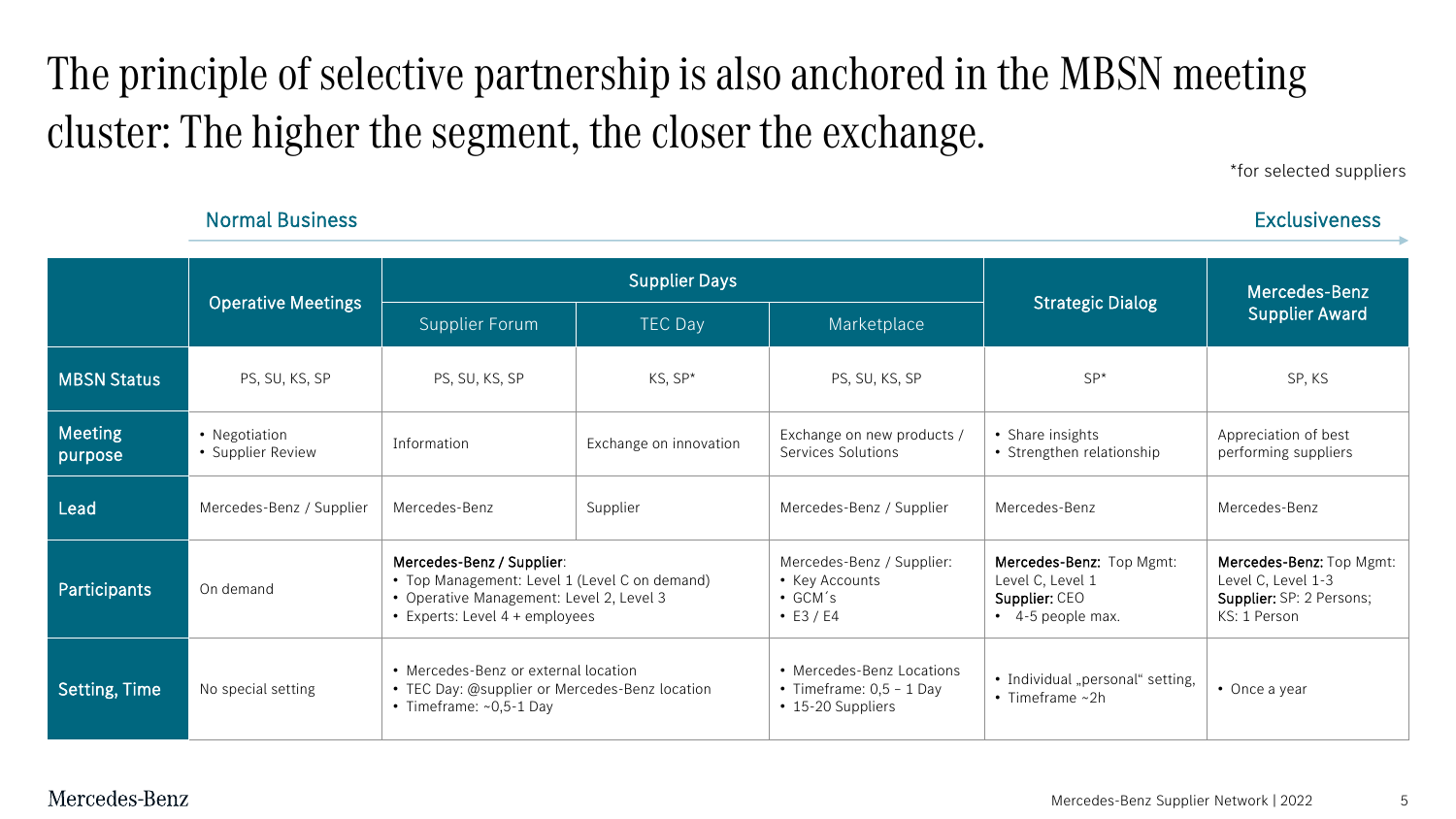### We honor our best suppliers every year for their outstanding performances in the past business year with the Mercedes-Benz Supplier Award.

Mercedes-Benz honors its best suppliers with the Mercedes-Benz Supplier Award in different categories. All key suppliers and strategic partners are invited to the annual **Mercedes-Benz Supplier Award** ceremony.